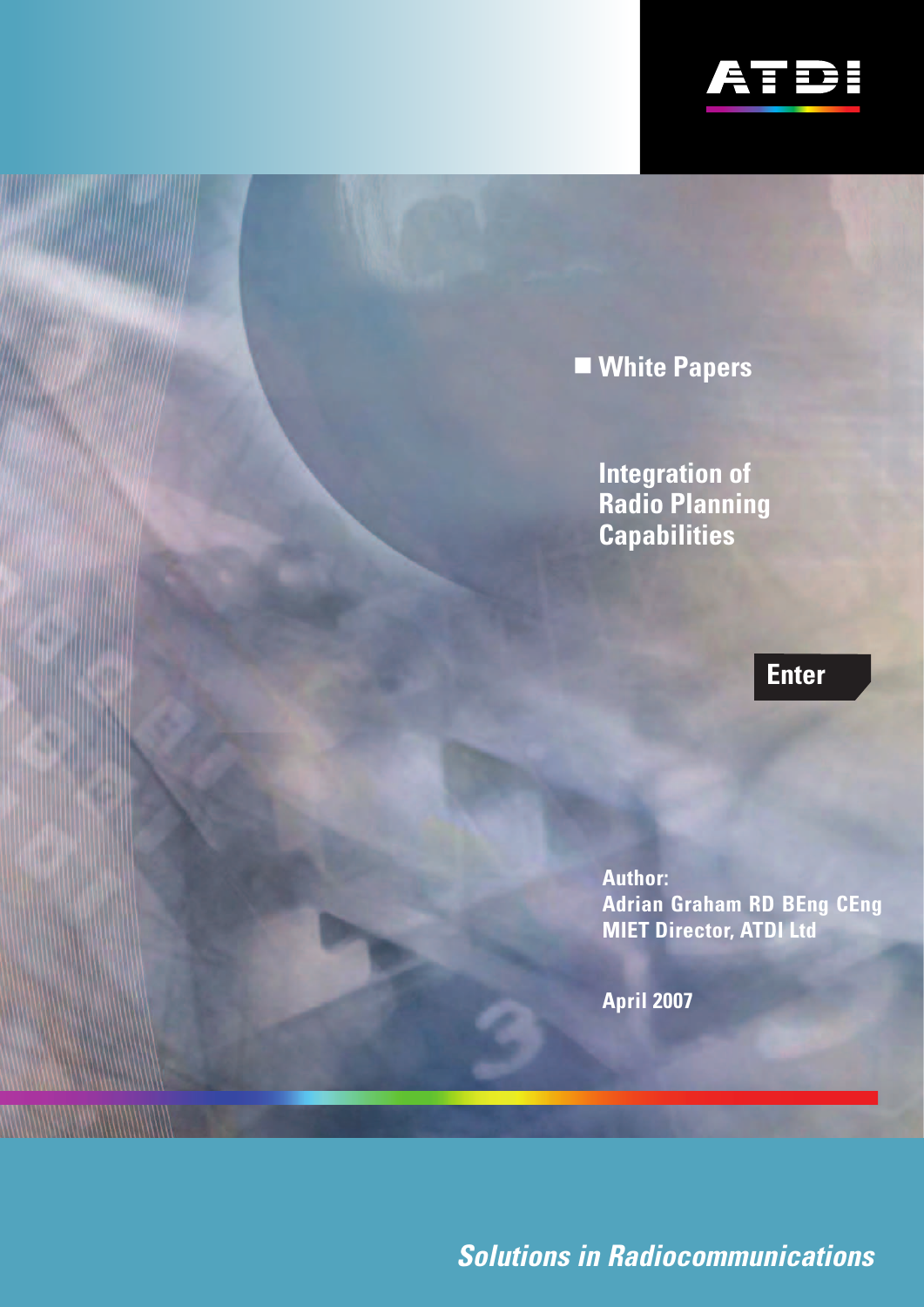<span id="page-1-0"></span>

## **Integration of Radio Planning Capabilities**

#### **Overview:**

In the past, radio planning has been a distinct business activity within organisations, often only loosely connected with the operational part of the business. Given the planning tasks and technology available at the time, this was a justified approach and the overall business process did not suffer unduly. However, with modern business models, radio technology design demands and the sophisticated tools available, it is appropriate to re-visit this approach and identify whether it is possible to better integrate radio planning capabilities into the overall business process. In this context, 'business' means the activities of any organisation; it could be a commercial company, or it could equally be a government department, military or emergency service.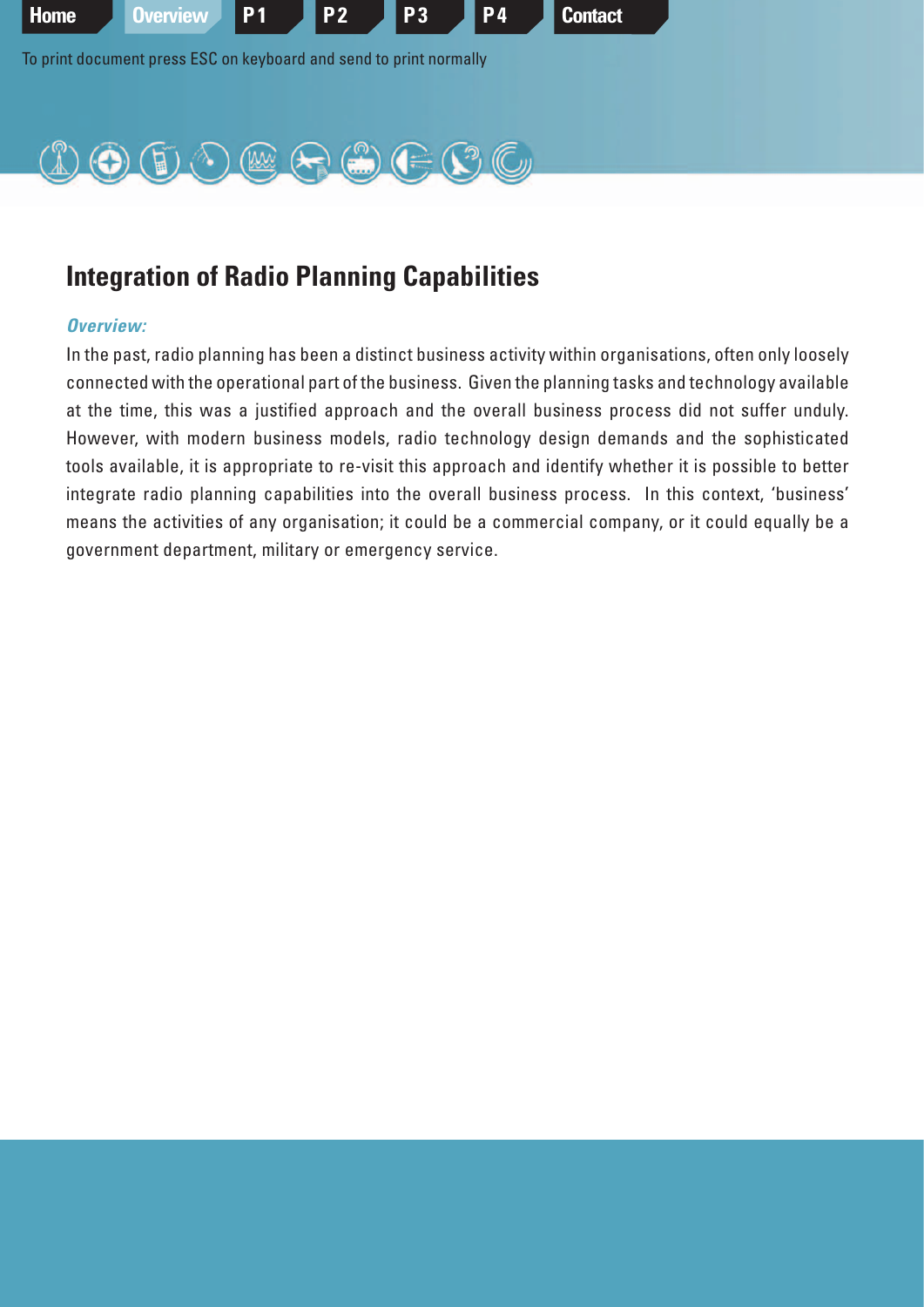<span id="page-2-0"></span>



#### **Integration Approaches**

Integration can be achieved either on a process basis or on a system basis. By process integration, we mean that data interfaces exist between different parts of the business, and relevant information flows in a timely manner across those interfaces. An example of this is illustrated in Figure 1, which shows how the business can incorporate new information and take action based upon it. This might be typical of a point-to-multipoint network being rolled out. A potential new customer enquiry is received by the sales department. They pass the customer data on to the operations department, who see if the customer can be served by an existing node; if not, the information is passed to the design team, who take this and other information to identify a potential site and the equipment configuration needed to create the new site. The details of the selected site are passed back to the acquisition team so that the site can be acquired, and on to the installation team. They pass the expected in-service date back to the operations department and sales team so that the customer can be informed of when the service will commence. When ready, the installation team goes out and actually installs the new site.



**Figure 1: Integration of data across the business**

It can clearly be seen that the speed that information flows through this process, the faster it can be completed. Also, the more automated the process is, the more efficient it will be.

System integration provides for the possibility of fully automatic provision of radio planning services within a larger system. This could be as an embedded system within a mission control system or as a component of a mission planning system. Figure 2 shows an example for a military system, where the complete system comprises of a number of components that can be accessed as required, either manually or as part of an automated system. The radio planning aspects of the system are only one part of its overall functionality, and may indeed be a relatively small one.



**Figure 2: System integration**

The component-based design means that it is possible to add or change components as necessary without affecting the rest of the system. This can be of major benefit for maintenance and to avoid introducing system instability when it is upgraded.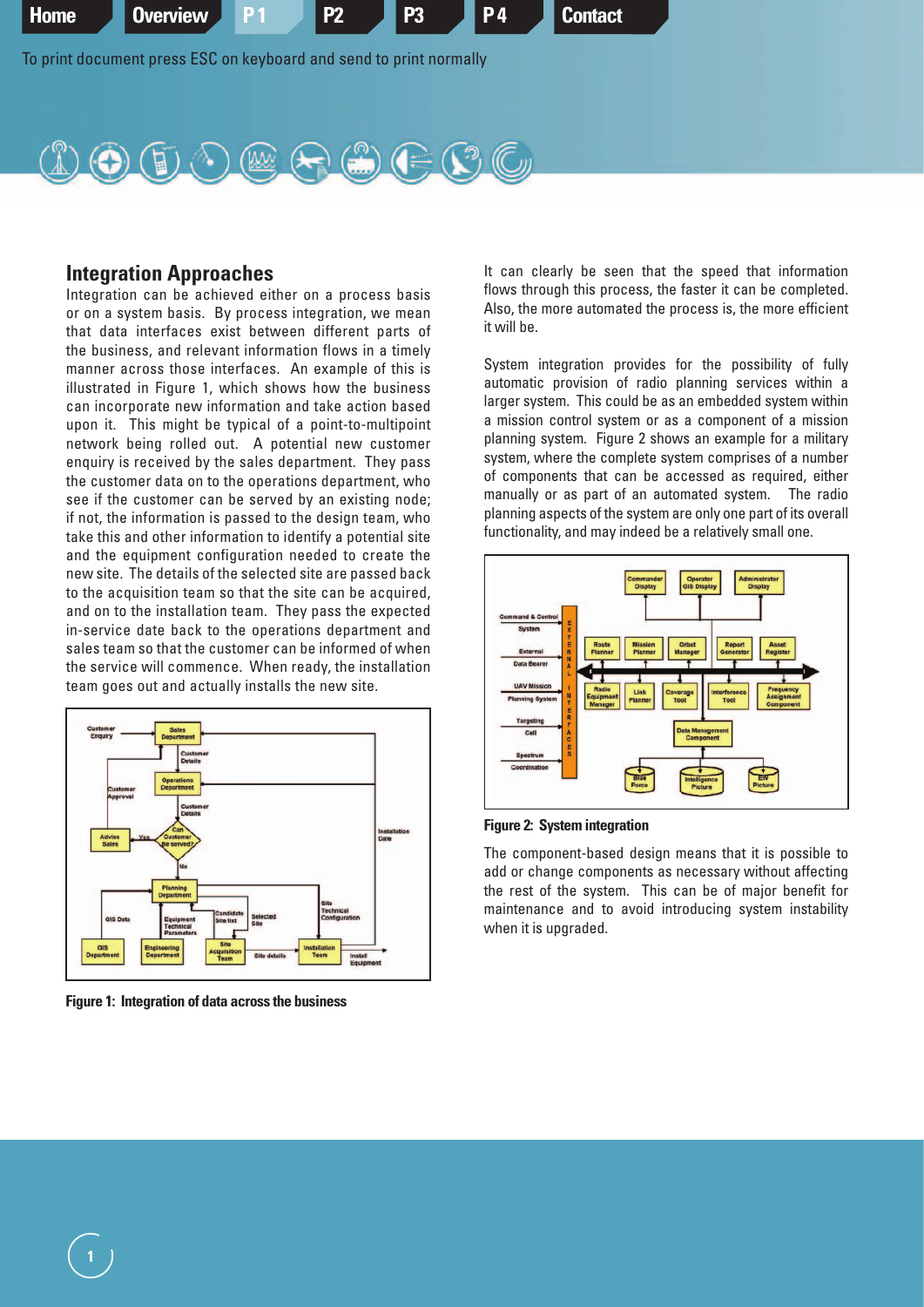<span id="page-3-0"></span>



### **Potential Benefits of Integration**

Successfully integrating radio planning into the business process can lead to a number of benefits, whether the approach taken is process-based or system-based. For process-based integration, the benefits include:

- The process of designing for integration is beneficial in itself, since it is common to find efficiency improvements when examining current methods,
- Faster movement of data allows faster processing and thus tasks are completed more quickly,
- A single, automated and documented approach minimises errors and decreases the probability that inefficient and possibly incorrect methods are used by some staff in their place. As well as improving quality, this approach is also amenable to automated auditing,
- Correctly implemented and followed, it can lead to an improved corporate culture and a reduction of instances where departments see each other as competitors rather than as being part of the same team.

The degree of benefit seen will depend on the degree of automation obtained. In general, the more automated the system is and the easier it is to use, the better.

For system integration, the benefits can be more tangible and can include:

- Embedding functionality in another system, with its own user interface, may mean that a separate interface is not necessary for the radio planning process, but rather that a few extra dialogue boxes are added to the existing interface. This minimises the requirements for user training and skill maintenance and reduces requirements for different interfaces that often have similar features (for example, a GIS system used for mission planning may well have common GIS features to a separate radio planning tool),
- The display and functionality of such a system can be focussed on operational requirements, rather than simply the radio planning aspects. In general,

the communications are required to support an operational activity. In many cases it is this that the operator should be presented with, rather than a technical interface that expresses radio links in terms that are not easy to translate to the operational requirements. If the system can provide the operator with operationally-focussed messages about radio performance, then this will reduce the requirement to have specialist radio planning experts,

- Linking at the system level means that processes can be entirely automated so that, for example, if an operator moves the location of a vehicle in the command and control system, a radio communications link test is automatically carried out and the operator warned if the new location is likely to lead to failed communications,
- When provided as a component-based service, it is possible to enhance component features or add additional functionality without working on the entire system.

### **Potential Drawbacks of Integration**

Nothing can normally be achieved without there being some potential downfalls or adverse effects, and this is true of integration. Some of the key drawbacks center on cost and risk.

Cost will always be an issue when designing new systems and processes. Even where no software changes are to be made, the process of identifying necessary tasks, making improvements to the processes performed, documenting the new processes, training staff and ensuring that the processes are followed and are effective in real operation implies cost and, during implementation, disruption. It is also possible that apportioning tasks to different groups and departments can be divisive and lead to acrimony. It may be seen as an attempt to empire-build or alternatively to push unpopular tasks to other staff. In general, the only mitigation against that is to ensure that any activity to bring new processes into service is conducted sensitively and that where possible staff are kept fully briefed on the need for change and encouraged to participate in the activity.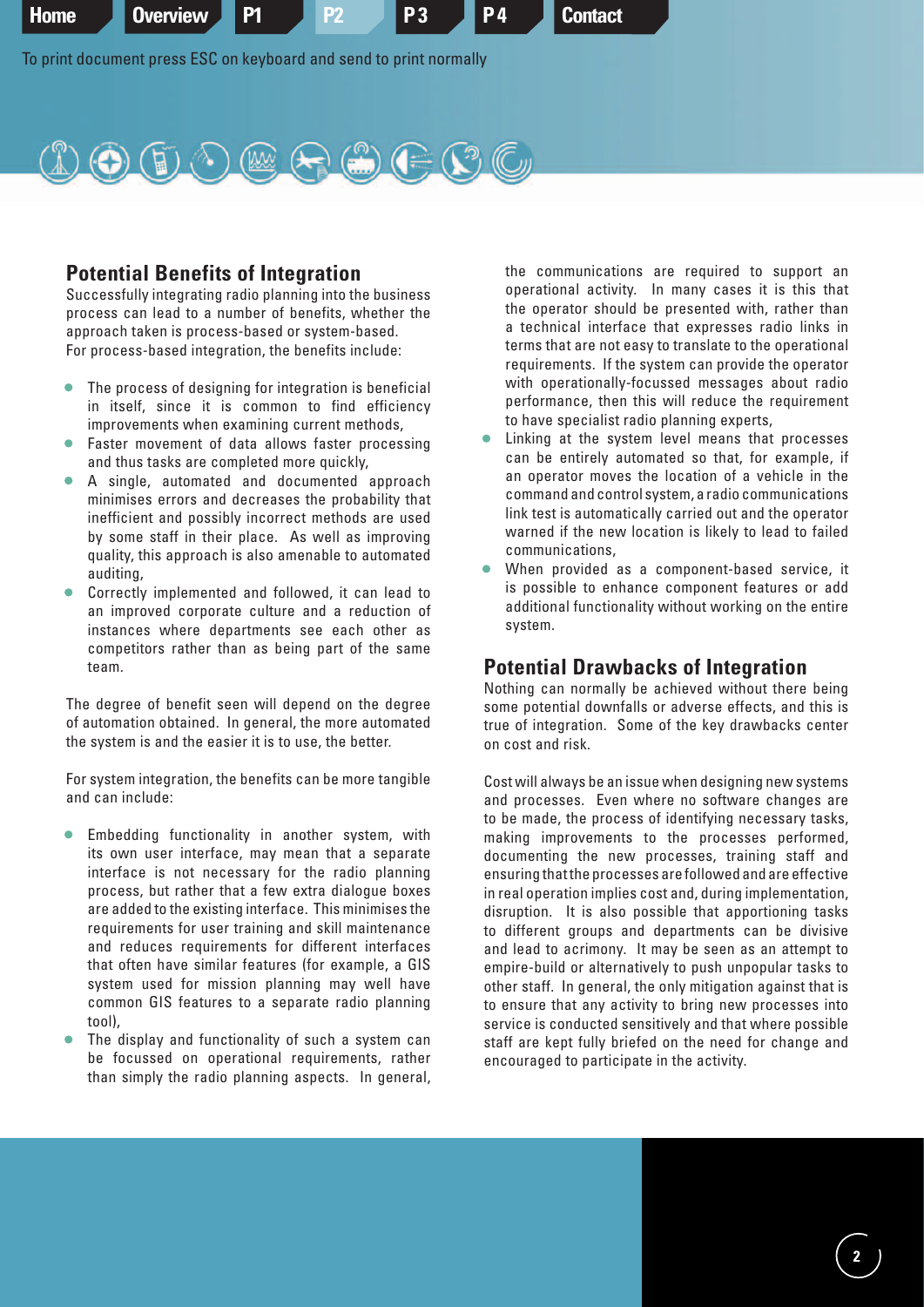<span id="page-4-0"></span>



Cost will also be an issue for system integration. This will be particularly true if major software development has to be performed to provide the necessary interfaces and functionality. And, as ever in software design, project risk is never far behind. This means that system integration projects must be carefully managed. This is particularly true because it is likely that several organisations may be involved in the process, each responsible for their own parts of the system. The timely and accurate passing of information in a useful manner is essential to the design process and this can often be difficult to achieve in practice.

In many cases, the drawbacks are outweighed by the benefits. However, it is important to ensure that any project to implement new changes is carefully managed and great care taken to ensure that an appropriate method has been selected. In fact, recognising the possible approaches available and selecting the best is generally the key to success for the project.

### **Integration Approaches – the Sliding Scale**

Figure 3 illustrates the sliding scale of approaches that can be taken for system integration projects, with a traffic-light identifier (good-medium-bad) for risk and flexibility. The least complex to implement is the use of COTS (commercial off-the-shelf) products that have already been designed and tested. The risk associated with this is low, but the system is likely to be inflexible. The next step up is the scripted solution, in which functionality present in the COTS product is 'wired together' in a script that completes a defined process. This increases the flexibility of the tool to complete complex, routine tasks with minimal operator input and reduced training requirements. For example, a design

process that takes 80 individual key presses to complete might be completed in one or two key presses using the scripted method. MOTS (mostly-off-the-shelf) products are those that are mostly COTS but are enhanced to meet the user need. Normally, there will be an associated additional cost to achieve this, but the cost and risk are both likely to be lower than the bespoke solution option, which is generally the riskiest and most costly. Software components, which are effectively COTS (or sometimes MOTS) products that have been implement tested, but which need to be integrated to other systems, provide a way of providing radio planning services into other, larger systems such as command and control systems, mission planning tools and spectrum management systems. In all cases, there is a sliding scale that extends to the bespoke solution, when the COTS parts of the system are small compared to the new development activity.



**Figure 3: Implementation strategies for system integration**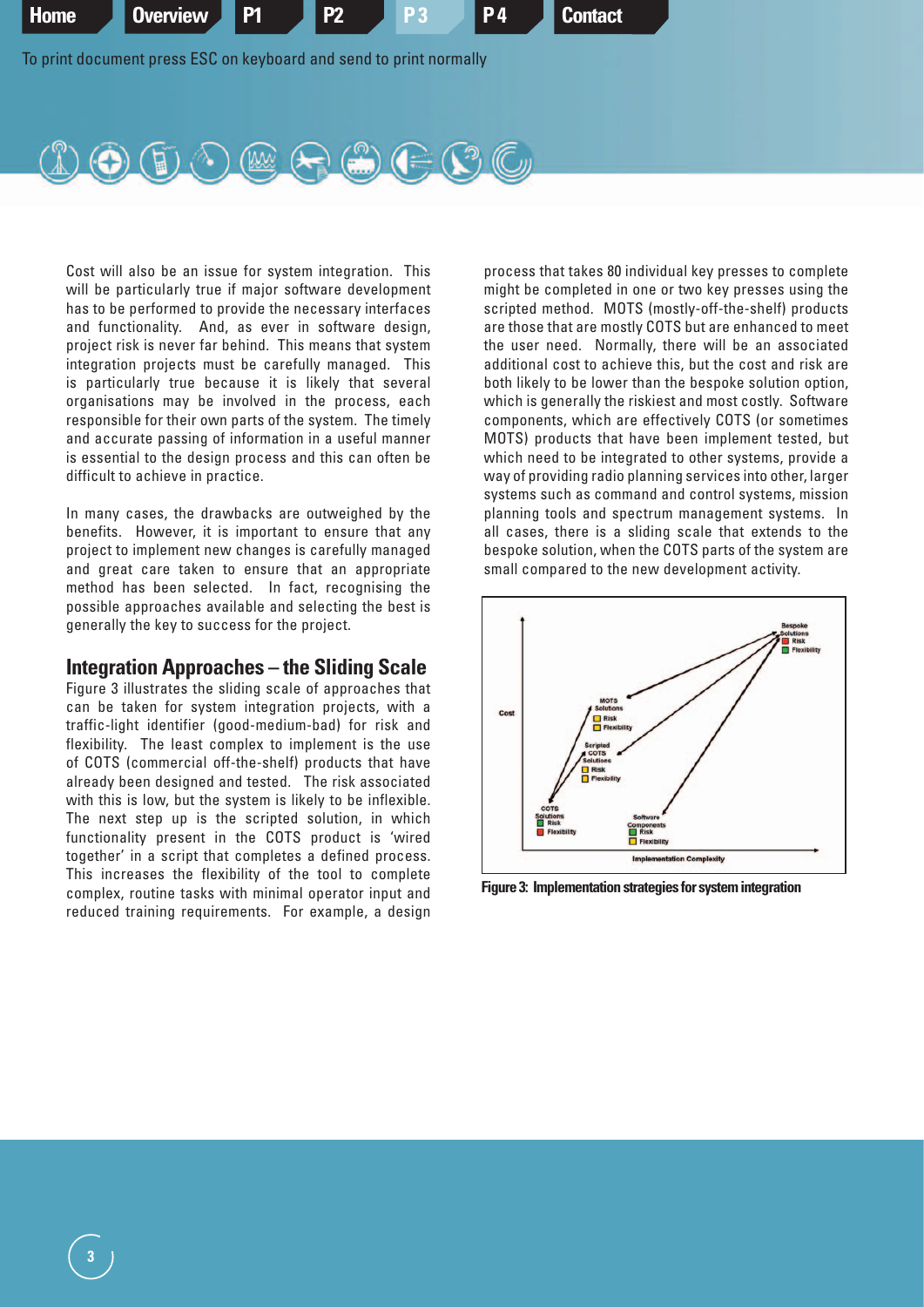<span id="page-5-0"></span>



Ideally, it would be good to keep as close as possible to the bottom left hand corner of the graph, while still meeting the overall requirements. How can this be achieved? There are a number of considerations that can support this, mostly to do with the selection criteria for COTS products:

- When considering the purchase of COTS systems, examine how flexible the system is. Planning systems such as ICS Telecom are built to provide easy data import and export to and from a wide variety of data sources as standard, and are able to link to most databases. The system also features a TCP/IP interface and other more specialist interfaces. The point is that if the COTS tool can integrate to other systems as standard, there may be no need to have a large integration project at all,
- Does the system have a companion scripting tool, and how easily can it be used? Again, if the scripting tool adds sufficient flexibility, then it may be possible to achieve integration without a great deal of effort,
- How easy would it be to have changes made to the product? If it can be changed or enhanced relatively cheaply and quickly (ideally at the developer's risk), then again this will probably be a preferable solution compared to a bespoke development. It is important to identify whether the product is continually being developed or whether the existing code is archived. If it is archived, it can often be impossible to change within a reasonable budget,
- Consider the non-functional requirements of the wanted system, such as the time to complete tasks. COTS and MOTS will do their core functions quickly, but other aspects may be sub-optimal in terms of speed, and thus it may be necessary to go down the component route or even the bespoke development route,
- Make sure you understand the full capabilities of the system you already have before looking for alternative solutions. It could well be you already have the solution you need, but are unaware of the fact.

These considerations should help in identifying a suitable approach to achieving an integrated approach. Depending on your organisation and the tasks it performs, achieving integration may have major cost and responsiveness benefits, so it is an area that is well worth looking into.